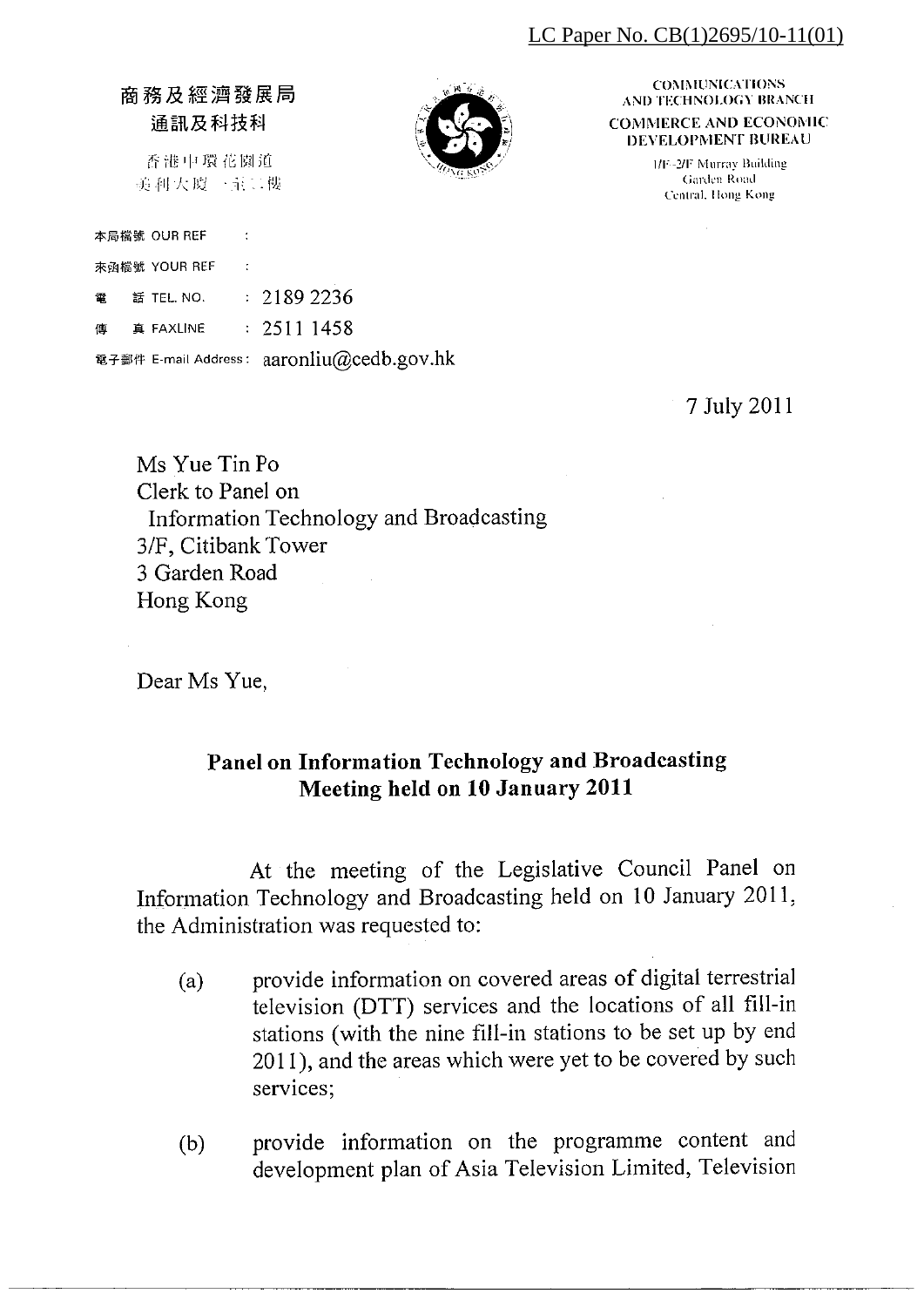Broadcast Limited and Radio Television Hong Kong on increasing the production of High Definition television programme; and

provide information on the audience ratings of channel 13  $(c)$ (TVS), channel 14 (CTI-Asia), channel 15 (CCTV4) and channel 17 (Shenzhen Satellite Channel) in the past six months.

I attach our response to the above request at the **Annex** and should be grateful if you would circulate it to Members for their reference. Thank you.

Yours sincerely,

(Aaron Liu)

for Secretary for Commerce and Economic Development

c.c.

Director-General of Telecommunications (Attn: Mr C K Cheng)

Commissioner for Television and Entertainment Licensing (Attn: Mr Edmond Chui)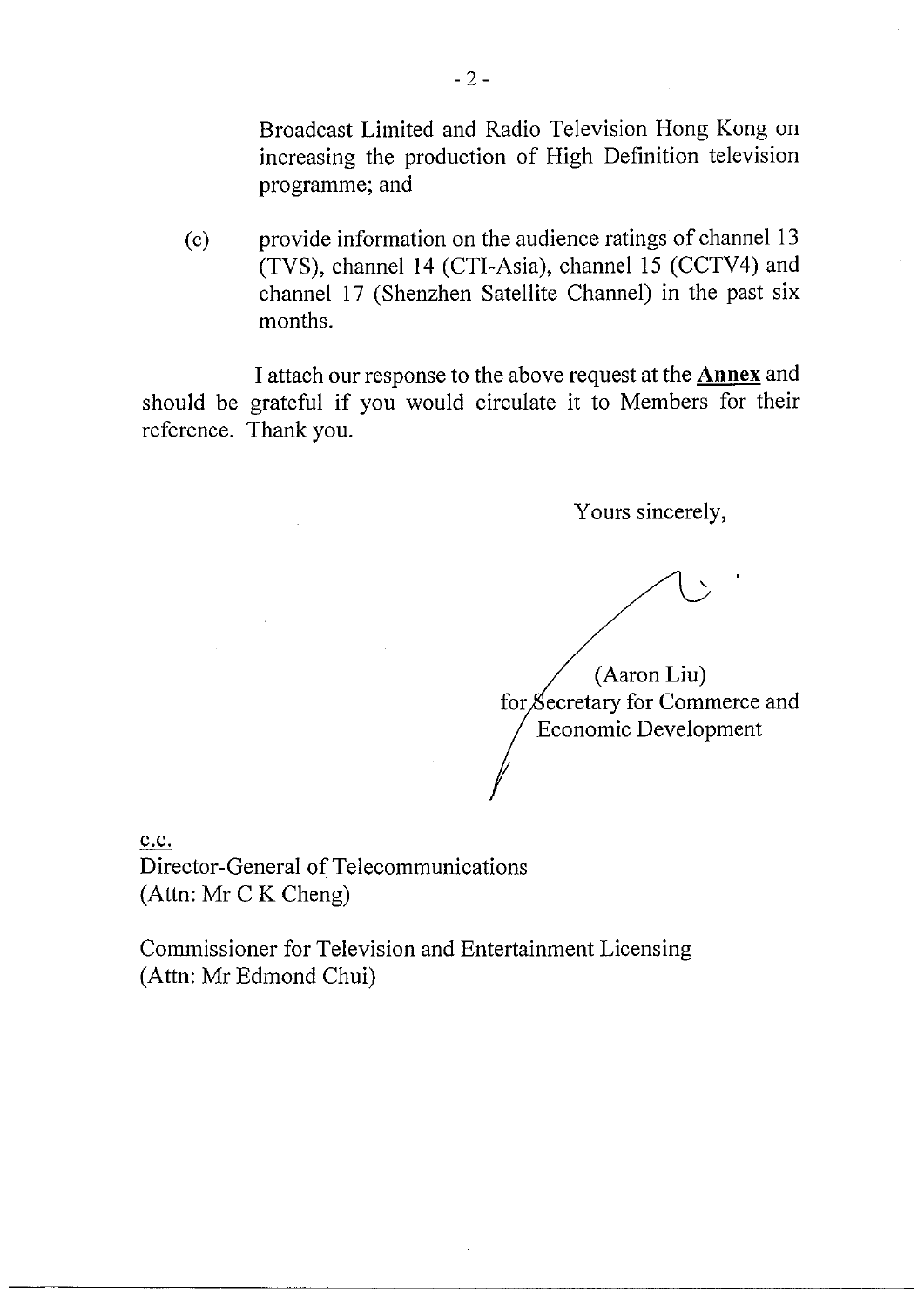#### **Annex**

### **Response to the follow-up items regarding digital terrestrial television (DTT) broadcasting**

#### *Covered areas and transmitting stations of DTT services*

 At present, DTT signals are transmitted by 20 transmitting stations covering over 95% of the Hong Kong population across the 18 districts. The two free-to-air broadcasters, Asia Television Limited (ATV) and Television Broadcasts Limited (TVB), will further extend the DTT coverage by completing nine more fill-in stations by the end of 2011. The location of the transmitting stations, including the nine new fill-in stations, and the respective covered areas are set out in the table below.

| DTT station                                     | Covered areas                                    |
|-------------------------------------------------|--------------------------------------------------|
| $(A)$ The 20 existing DTT transmitting stations |                                                  |
| Temple Hill                                     | Quarry Bay, North Point, Wan Chai, Central &     |
|                                                 | Western, Yau Tsim Mong, Kowloon City, Wong       |
|                                                 | Tai Sin, Sham Shui Po, Sha Tin, Cheung Chau,     |
|                                                 | Discovery Bay                                    |
| <b>Kowloon Peak</b>                             | Siu Sai Wan, Chai Wan, Shau Kei Wan, Sai Kung,   |
|                                                 | Tseung Kwan O, Yau Tong, Kwun Tong               |
| Golden Hill                                     | Lai Chi Kok, Kwai Chung, Tsing Yi, Tsuen Wan,    |
|                                                 | Ting Kau, Sham Tseng, Tsing Lung Tau             |
| <b>Castle Peak</b>                              | So Kwun Wat, Tuen Mun, Lam Tei, Yuen Long,       |
|                                                 | Tin Shui Wai, Tung Chung                         |
| Cloudy Hill                                     | Ma On Shan, Ma Liu Shui, Tai Po, Fanling, Sheung |
|                                                 | Shui, Lo Wu                                      |
| Lamma Island                                    | Repulse Bay, Wong Chuk Hang, Ap Lei Chau,        |
|                                                 | Aberdeen, Pok Fu Lam, Lamma Island               |
| Mount                                           | Happy Valley, Causeway Bay, Wan Chai             |
| Nicholson                                       |                                                  |
| Sheung Yeung                                    | Tseung Kwan O, Sheung Yeung, Ha Yeung,           |
| Shan                                            | Sheung Sze Wan                                   |
| Sai Wan Shan                                    | Chai Wan, Siu Sai Wan                            |
| (Chai Wan)                                      |                                                  |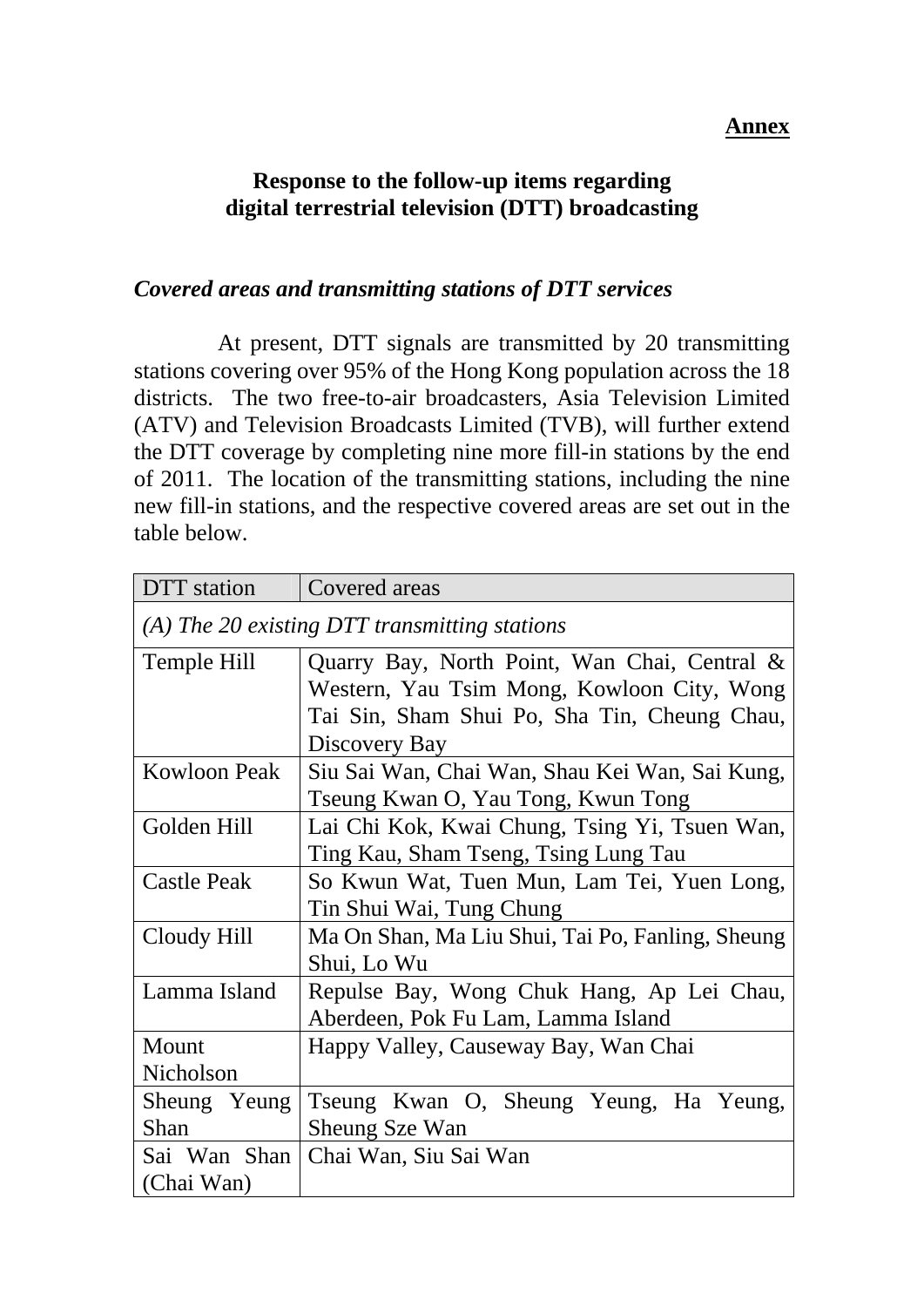| DTT station                                                      | Covered areas                                    |
|------------------------------------------------------------------|--------------------------------------------------|
| Piper's Hill                                                     | Cheung Sha Wan, Sham Shui Po                     |
| <b>Brick Hill</b>                                                | Aberdeen, Shouson Hill, Repulse Bay, Chung Hom   |
|                                                                  | Kok                                              |
| <b>Beacon Hill</b>                                               | Hin Tin, Tai Wai                                 |
| <b>Hill 374</b>                                                  | Yuen Long, Mong Tseng Wai, Shui Pin Tsuen        |
| (Yuen Long)                                                      |                                                  |
| <b>Potting Peak</b>                                              | Shek O, Hok Tsui (Cape D'Auguilar)               |
| <b>Stanley</b>                                                   | Stanley, Red Hill                                |
| <b>Cheung Chau</b>                                               | Cheung Chau                                      |
| Hill 141 (Tai                                                    | Tai Lam Chung                                    |
| Lam Chung)                                                       |                                                  |
| Tai Po Tsai                                                      | Tai Po Tsai                                      |
| Robin's Nest                                                     | Shan Tsui, Yim Liu Ha, Luk Keng, Ping Che,       |
|                                                                  | Kwan Tei                                         |
| Tai O                                                            | Tai O                                            |
| (B) The nine DTT fill-in stations to be completed by end of 2011 |                                                  |
| <b>Hill 297</b>                                                  | Shap Pat Heung, Tai Tong                         |
| (Yuen Long)                                                      |                                                  |
| <b>Hill 275</b>                                                  | Mui Wo, Pui O, Tong Fuk, Cheung Chau             |
| (Lantau Island)                                                  |                                                  |
| Chiu Keng Wan                                                    | Tiu Keng Leng                                    |
| Shan                                                             |                                                  |
| Ap Lei Chau<br>Aberdeen                                          | Ap Lei Chau, Aberdeen                            |
| Kau Wa Keng                                                      | Kau Wa Keng San Tsuen, Kau Wa Keng Old Village   |
| Ying Pun                                                         | Ngau Tam Mei, Lin Tong Mei                       |
| <b>Sham Tseng</b>                                                | Sham Tseng Village, Sham Tseng San Tsuen, Sham   |
|                                                                  | Tseng Kau Tsuen                                  |
| Tung Chung                                                       | Lung Tseng Tau, Wong Ka Wai, Ha Ling Pei, Sheung |
|                                                                  | Ling Pei, Ma Wan New Village,                    |
| Pok Fu Lam                                                       | Pok Fu Lam Village                               |

2. After the completion of the 29 DTT transmitting stations and subject to the result of coverage validation being carried out by ATV and TVB, the following areas may yet to be covered by the DTT signals. These areas include Lau Fau Shan, Sha Kong Tsuen, Lung Kwu Tan, Ta Shek Wu, Chuen Lung, Lin Ma Hang, Ta Ku Ling, some remote areas in Sai Kung and Lantau South, etc. We will examine with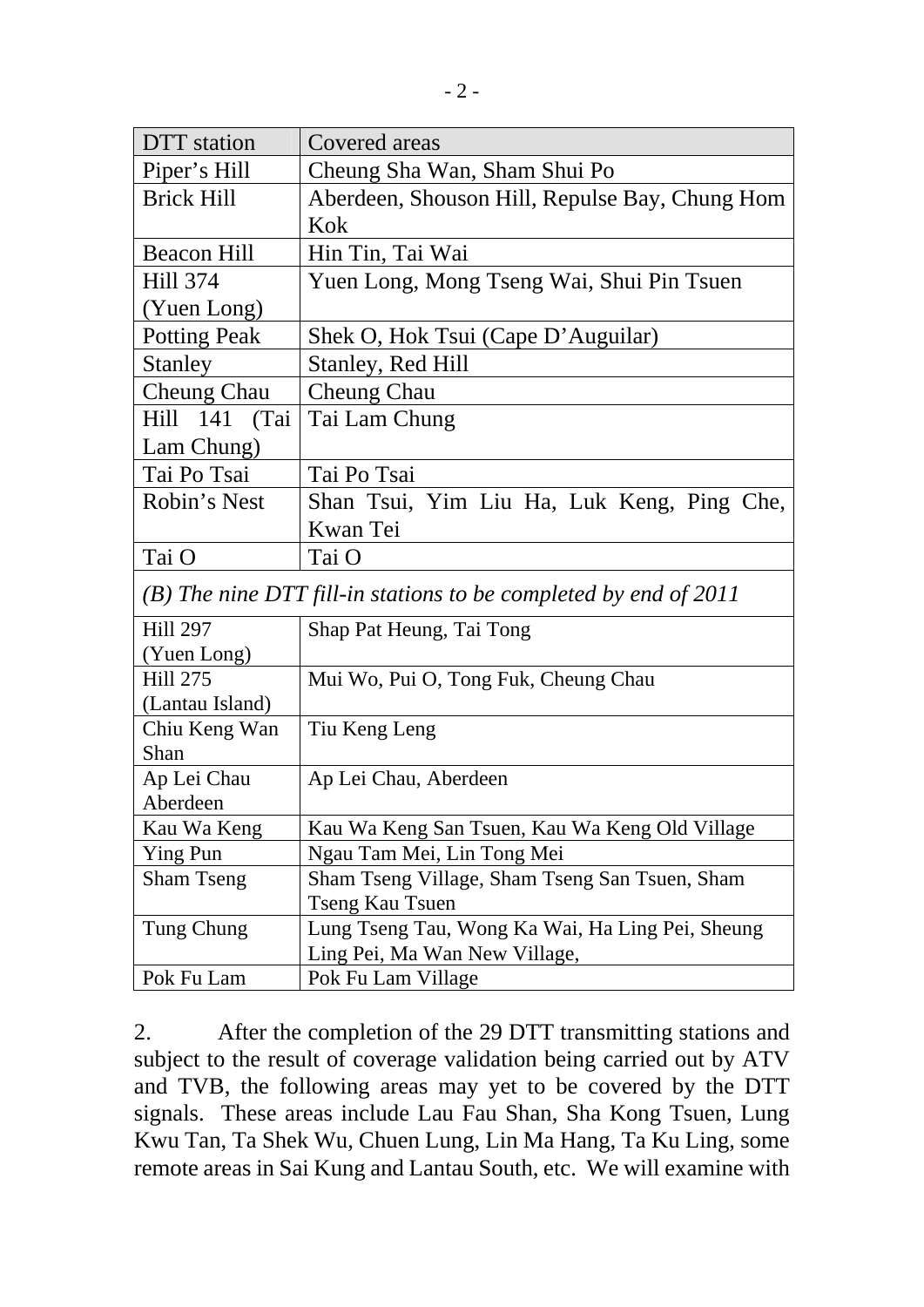ATV and TVB any feasible and cost-effective solutions aiming for the provision of DTT services in these areas.

## *Programme content and development plan of ATV, TVB and Radio Television Hong Kong on high definition television programme*

# *ATV and TVB*

3. Following the mid-term review of the domestic free television programme service licences of ATV and TVB in 2010, ATV has committed to provide a minimum of 60 hours of high definition television (HDTV) programmes per week for 2010–2015 and TVB has committed to gradually increase the provision of HDTV programmes from 20 hours per week in 2009 to 120 hours per week by end of 2015. As at January 2011, the amount of HDTV programmes on the channels of ATV and TVB were 105 hours and 150 hours per week respectively, representing a respective increase of 91 hours and 136 hours as compared with December 2007 when DTT services were first launched. As regards programme content, the licensees provided HDTV programmes of different genres, including dramas, 24-hour news and finance programmes, infotainment programmes and documentaries.

# *Radio Television Hong Kong*

4. Radio Television Hong Kong (RTHK) currently does not have its own television transmission network or any experience in the operation of a television station. It has an output of about 590 hours a year in terms of television production, which is broadcast through the two commercial domestic free television broadcasters. There is thus a practical need for RTHK to develop its DTT service in a progressive and step-by-step manner.

5. In the next few years, RTHK will be committed to establishing the DTT transmission network, including discussion with the two free-to-air television broadcasters on the renting of suitable hilltop transmission sites, purchasing transmitters and equipment, and conducting technical trials. Depending on works progress and discussion with the two free-to-air television broadcasters, RTHK expects that its basic transmission network can be established by